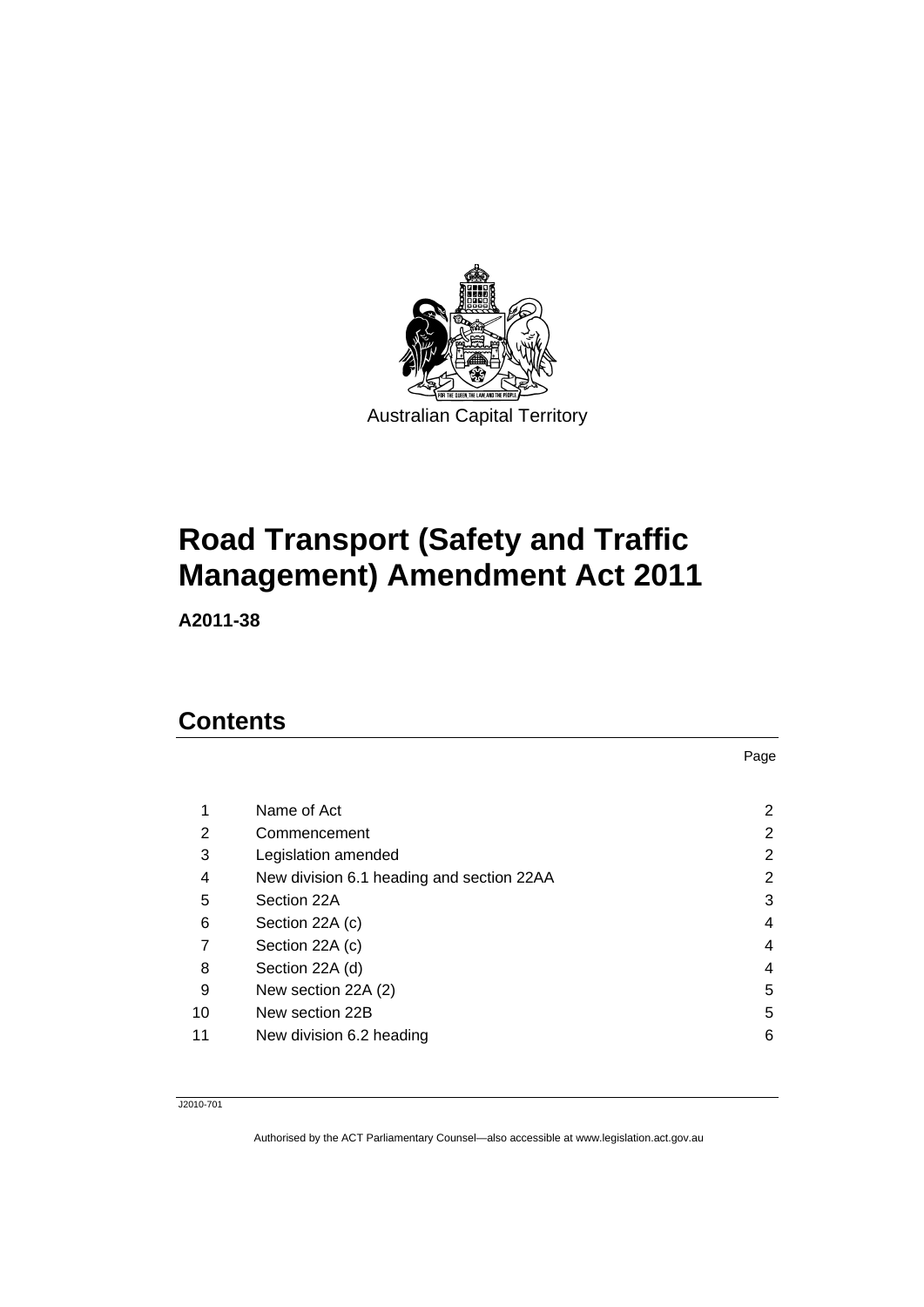| . .<br>× | ۰. |
|----------|----|

| 12 | Use of camera detection devices                                   |                 |
|----|-------------------------------------------------------------------|-----------------|
|    | Section 23 (1) (a)                                                | 6               |
| 13 | Section 23 (1) (b)                                                | 6               |
| 14 | New section 23A                                                   | 6               |
| 15 | New sections 23B and 23C                                          | $\overline{7}$  |
| 16 | Section 24 (2)                                                    | 8               |
| 17 | New section 24 (3)                                                | 9               |
| 18 | New sections 24A and 24B                                          | 9               |
| 19 | New section 24C                                                   | 11              |
| 20 | Evidentiary certificates etc<br>Section 25 (2) (c)                | 12 <sub>2</sub> |
| 21 | Section 25 (3) (a)                                                | 12              |
| 22 | New section 25 (3) (da)                                           | 12 <sup>2</sup> |
| 23 | Section 25 (4)                                                    | 13              |
| 24 | New section 25 (5) (ca)                                           | 13              |
| 25 | Section 25 (5) (e)                                                | 13              |
| 26 | Section 25 (6)                                                    | 13              |
| 27 | Section 27 heading                                                | 14              |
| 28 | Notice of intention to challenge certain issues<br>Section 28 (1) | 14              |
| 29 | Section 28 (3) (c)                                                | 14              |
| 30 | New sections 29 to 29C                                            | 15              |
| 31 | Dictionary, new definitions                                       | 18              |
| 32 | Dictionary, definition of indicated on                            | 18              |
| 33 | Dictionary, definition of relevant information                    | 19              |
| 34 | Dictionary, new definitions                                       | 19              |
| 35 | Dictionary, definition of <i>traffic</i> offence detection device | 19              |
|    |                                                                   |                 |

## **Schedule 1 [Road Transport \(General\) Act 1999—](#page-21-0) [Consequential amendments](#page-21-0)** [20](#page-21-0)

contents 2 Road Transport (Safety and Traffic Management) Amendment Act 2011

A2011-38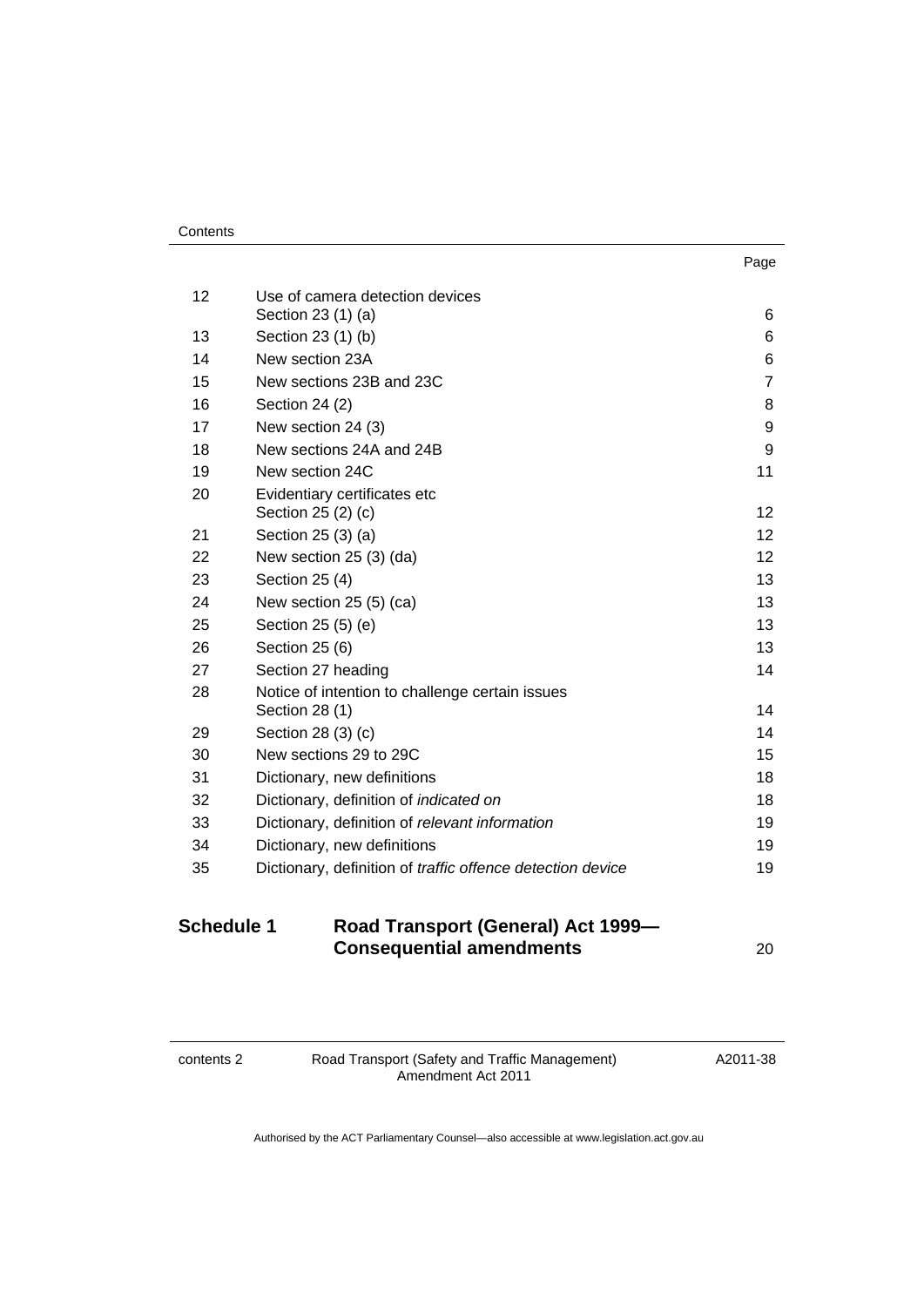

# **Road Transport (Safety and Traffic Management) Amendment Act 2011**

**A2011-38** 

l

An Act to amend the *Road Transport (Safety and Traffic Management) Act 1999*, and for other purposes

The Legislative Assembly for the Australian Capital Territory enacts as follows:

J2010-701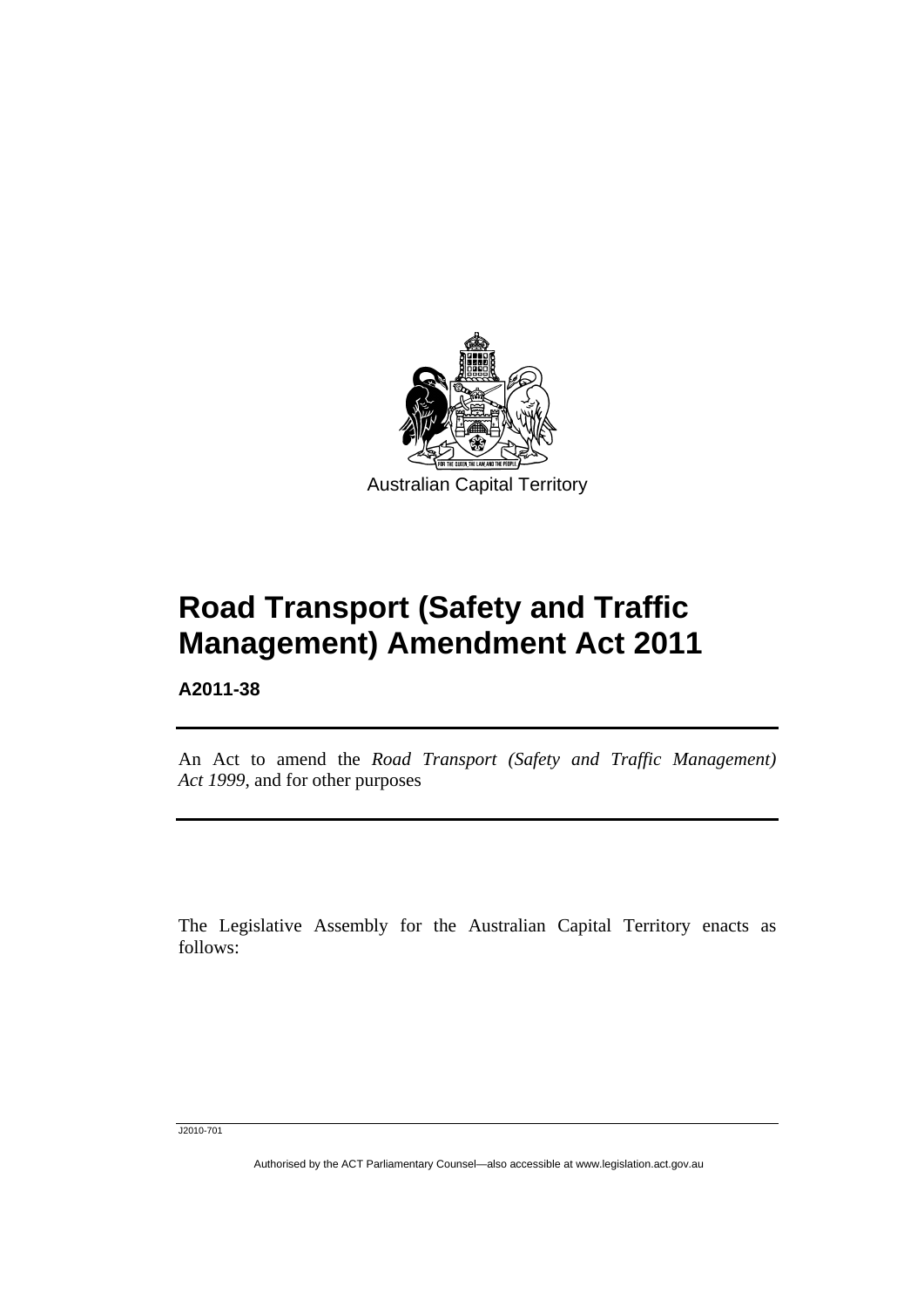<span id="page-3-2"></span><span id="page-3-1"></span><span id="page-3-0"></span>

|                         | <b>Name of Act</b>                                                                                                                                                                             |
|-------------------------|------------------------------------------------------------------------------------------------------------------------------------------------------------------------------------------------|
|                         | This Act is the Road Transport (Safety and Traffic Management)<br>Amendment Act 2011.                                                                                                          |
| $\mathbf{2}$            | <b>Commencement</b>                                                                                                                                                                            |
|                         | This Act commences on a day fixed by the Minister by written<br>notice.                                                                                                                        |
|                         | The naming and commencement provisions automatically commence on<br>Note 1<br>the notification day (see Legislation Act, $s$ 75 (1)).                                                          |
|                         | Note 2<br>A single day or time may be fixed, or different days or times may be<br>fixed, for the commencement of different provisions (see Legislation<br>Act, s 77 (1)).                      |
|                         | Note 3<br>If a provision has not commenced within 6 months beginning on the<br>notification day, it automatically commences on the first day after that<br>period (see Legislation Act, s 79). |
| 3                       | <b>Legislation amended</b>                                                                                                                                                                     |
|                         | This Act amends the Road Transport (Safety and<br>Traffic<br>Management) Act 1999.                                                                                                             |
|                         | This Act also amends the Road Transport (General) Act 1999 (see<br><b>Note</b><br>sch $1$ ).                                                                                                   |
| $\overline{\mathbf{4}}$ | New division 6.1 heading and section 22AA                                                                                                                                                      |
|                         | insert                                                                                                                                                                                         |
| <b>Division 6.1</b>     | <b>Definitions-pt 6</b>                                                                                                                                                                        |
| 22AA                    | Definitions-pt 6                                                                                                                                                                               |
|                         | In this part:                                                                                                                                                                                  |
|                         | <i>average speed—see section 22B.</i>                                                                                                                                                          |
|                         | <i>average speed detection system—see section 23A.</i>                                                                                                                                         |

<span id="page-3-3"></span>page 2 Road Transport (Safety and Traffic Management) Amendment Act 2011

A2011-38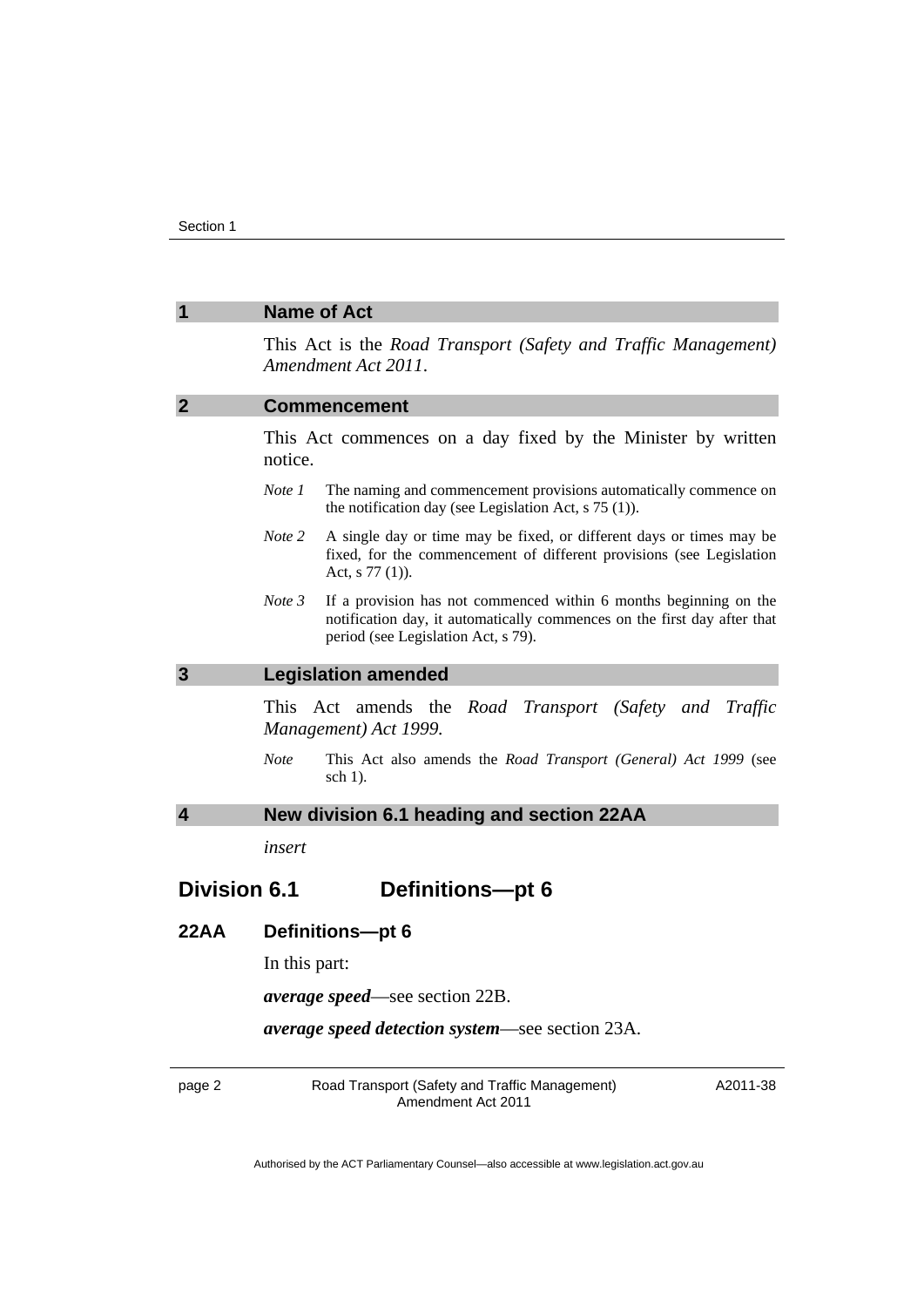*average speed limit*, for a driver of a vehicle on a road between 2 detection points if more than 1 speed limit applies between the points, means the average speed limit prescribed by regulation for the road between the points.

*detection point* means a point prescribed by regulation on a road by reference to which a vehicle's average speed can be worked out.

*relevant information*—see section 22A.

*shortest practicable distance*, between 2 detection points, means the distance prescribed by regulation as the shortest distance between the points that a vehicle's driver could use to travel on a road between the points without contravening this Act.

*shortest practicable route*—see section 23B (a).

*speeding offence* means an offence—

- (a) against a provision of the road transport legislation of failing to obey a speed limit; or
- (b) prescribed by regulation.

#### <span id="page-4-0"></span>**5 Section 22A**

*omit everything before paragraph (a), substitute* 

## **22A Meaning of** *relevant information***—pt 6**

 (1) For this part, *relevant information*, for an image of a vehicle taken by a camera detection device, is—

A2011-38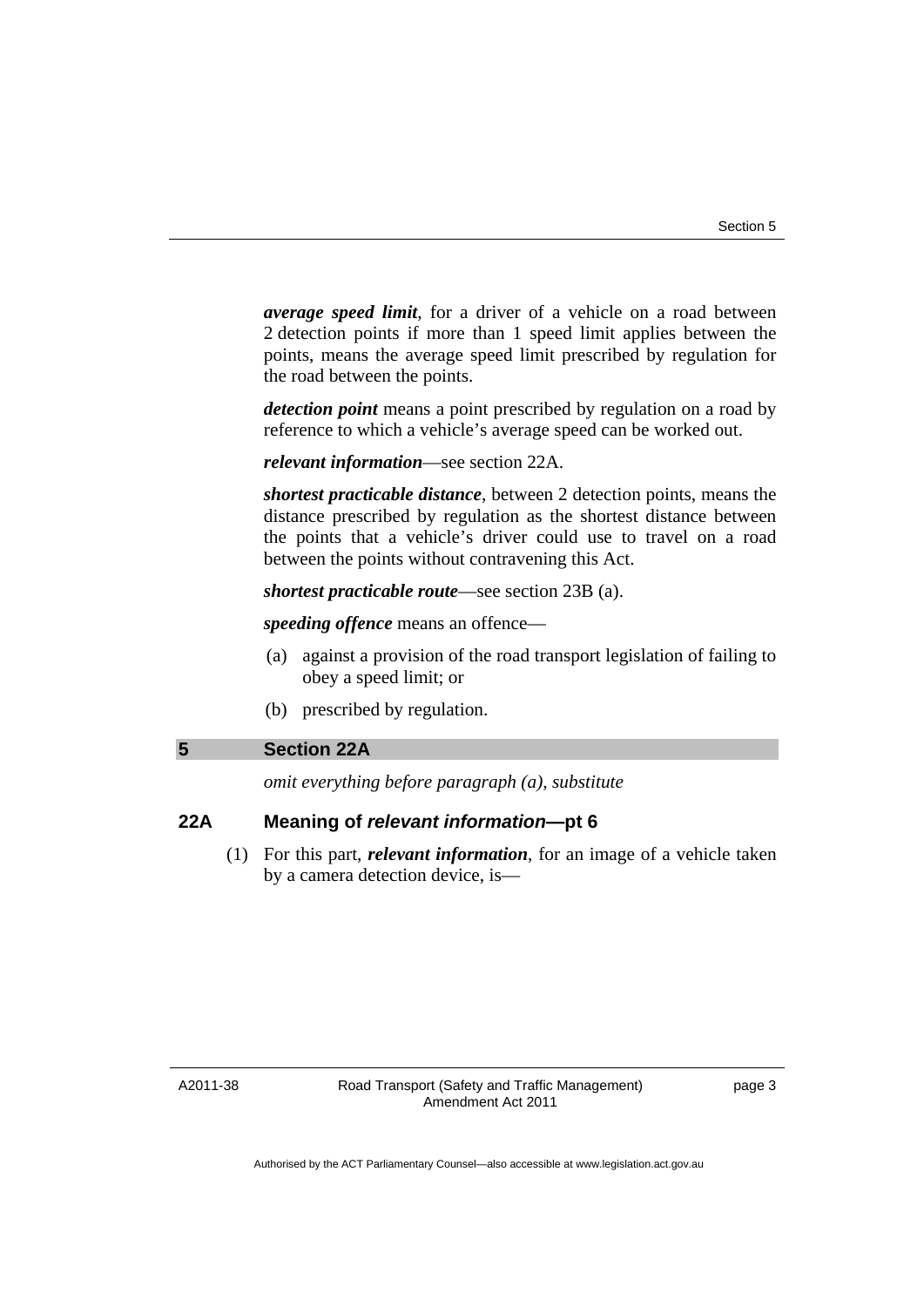<span id="page-5-2"></span><span id="page-5-1"></span><span id="page-5-0"></span>

| $6\phantom{1}6$ | Section 22A (c)                               |
|-----------------|-----------------------------------------------|
|                 | omit                                          |
|                 | a regulation                                  |
|                 | substitute                                    |
|                 | a provision of the road transport legislation |
| 7               | Section 22A (c)                               |
|                 | omit                                          |
|                 | the regulation                                |
|                 | substitute                                    |
|                 | the provision                                 |
| 8               | Section 22A (d)                               |
|                 | omit                                          |
|                 | a regulation                                  |
|                 | substitute                                    |
|                 | the road transport legislation                |
|                 |                                               |

page 4 Road Transport (Safety and Traffic Management) Amendment Act 2011

A2011-38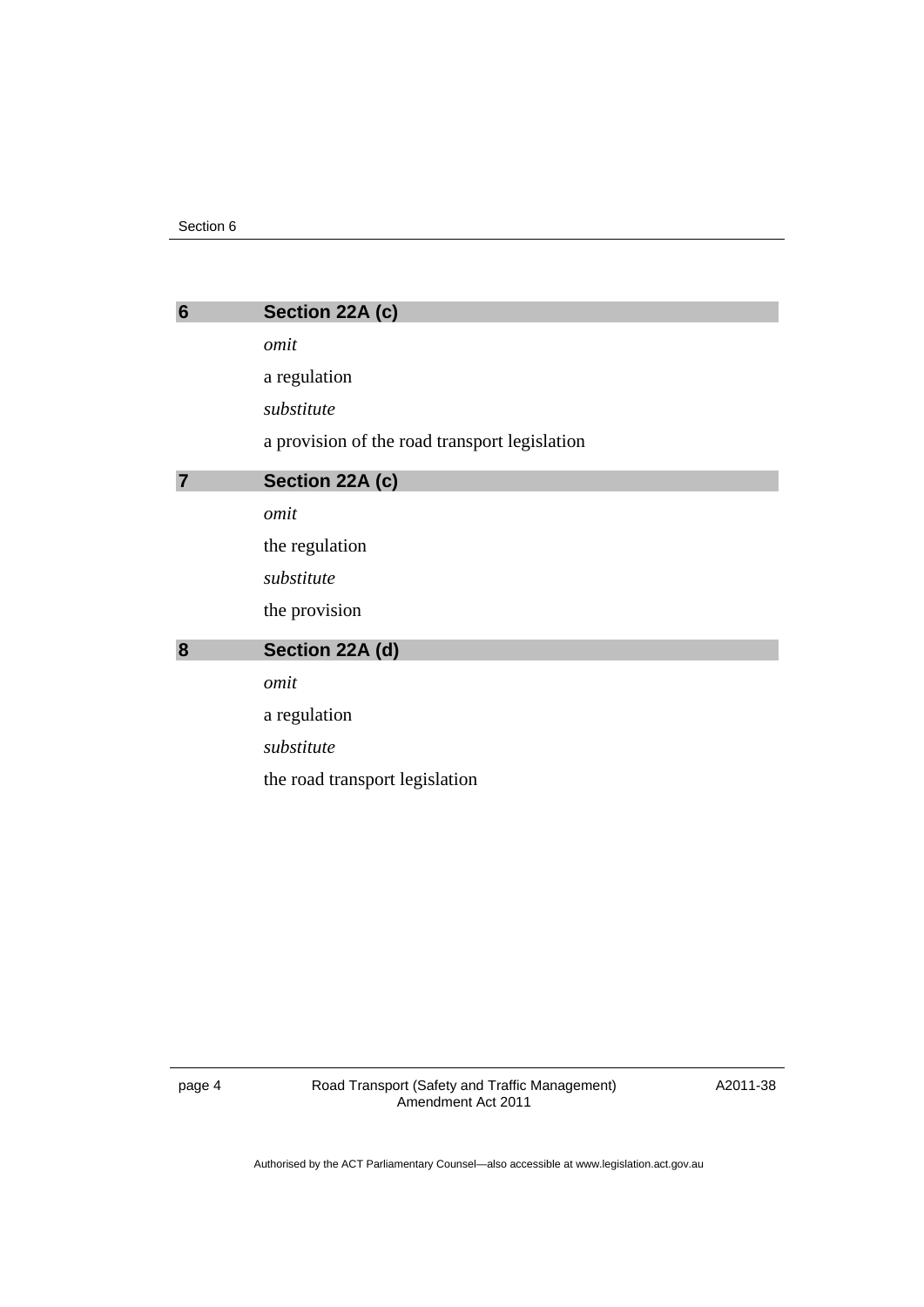#### <span id="page-6-0"></span>**9 New section 22A (2)**

#### *insert*

- (2) For this part, *relevant information*, for an image of a vehicle, or a numberplate or anything else on a vehicle, taken by an average speed detection system, is—
	- (a) the date and time when, and place where, the image was taken; and
	- (b) any information prescribed by regulation; and
	- (c) any other information the road transport authority considers appropriate.

## <span id="page-6-1"></span>**10 New section 22B**

*insert* 

## **22B Meaning of** *average speed***—pt 6**

 (1) For this part, the *average speed* of a vehicle between 2 detection points is the speed worked out in accordance with the following formula and expressed in kilometres per hour rounded down to the next whole number:

$$
\frac{\text{SPD} \times 3600}{T}
$$

(2) In this section:

*SPD* means the shortest practicable distance between the detection points.

*T* means the time, expressed in seconds, that elapsed between the vehicle passing the first and second detection points.

A2011-38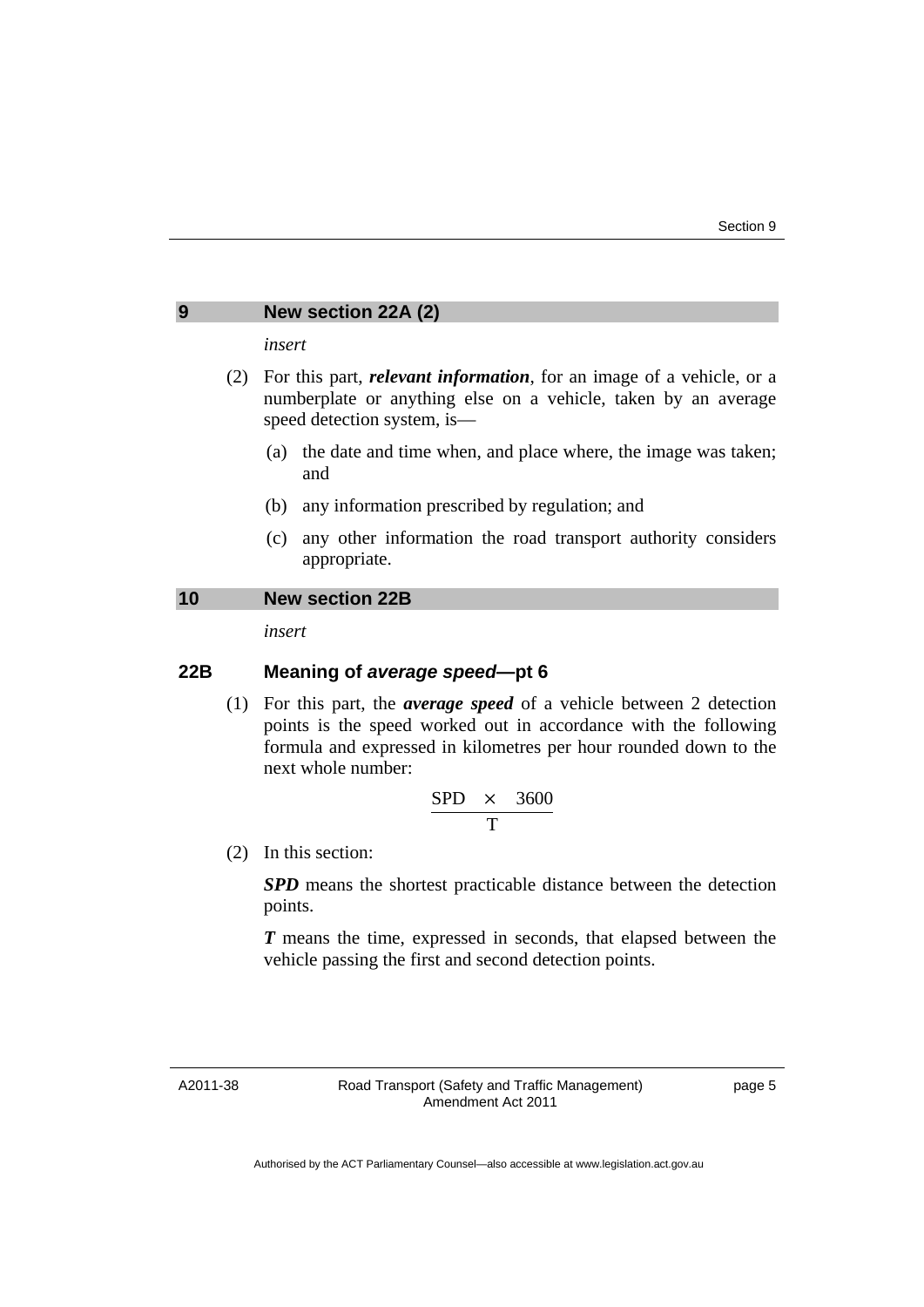#### <span id="page-7-0"></span>**11 New division 6.2 heading**

*before section 23, insert* 

## **Division 6.2 Traffic offence detection devices general**

<span id="page-7-2"></span><span id="page-7-1"></span>

| 12  |     | Use of camera detection devices                                       |
|-----|-----|-----------------------------------------------------------------------|
|     |     | Section 23 (1) (a)                                                    |
|     |     | omit                                                                  |
|     |     | a regulation                                                          |
|     |     | substitute                                                            |
|     |     | a provision of the road transport legislation                         |
| 13  |     | Section 23 (1) (b)                                                    |
|     |     | omit                                                                  |
|     |     | a regulation                                                          |
|     |     | substitute                                                            |
|     |     | the road transport legislation                                        |
| 14  |     | <b>New section 23A</b>                                                |
|     |     | insert                                                                |
| 23A |     | Use of average speed detection systems                                |
|     | (1) | An <i>average speed detection system</i> is a system designed to take |

- <span id="page-7-3"></span>complying images of vehicles at detection points and work out the average speed of vehicles between 2 detection points.
- (2) A photographic or electronic image of a vehicle, or a numberplate or anything else on a vehicle, taken by an approved average speed detection system is a complying image if—

page 6 Road Transport (Safety and Traffic Management) Amendment Act 2011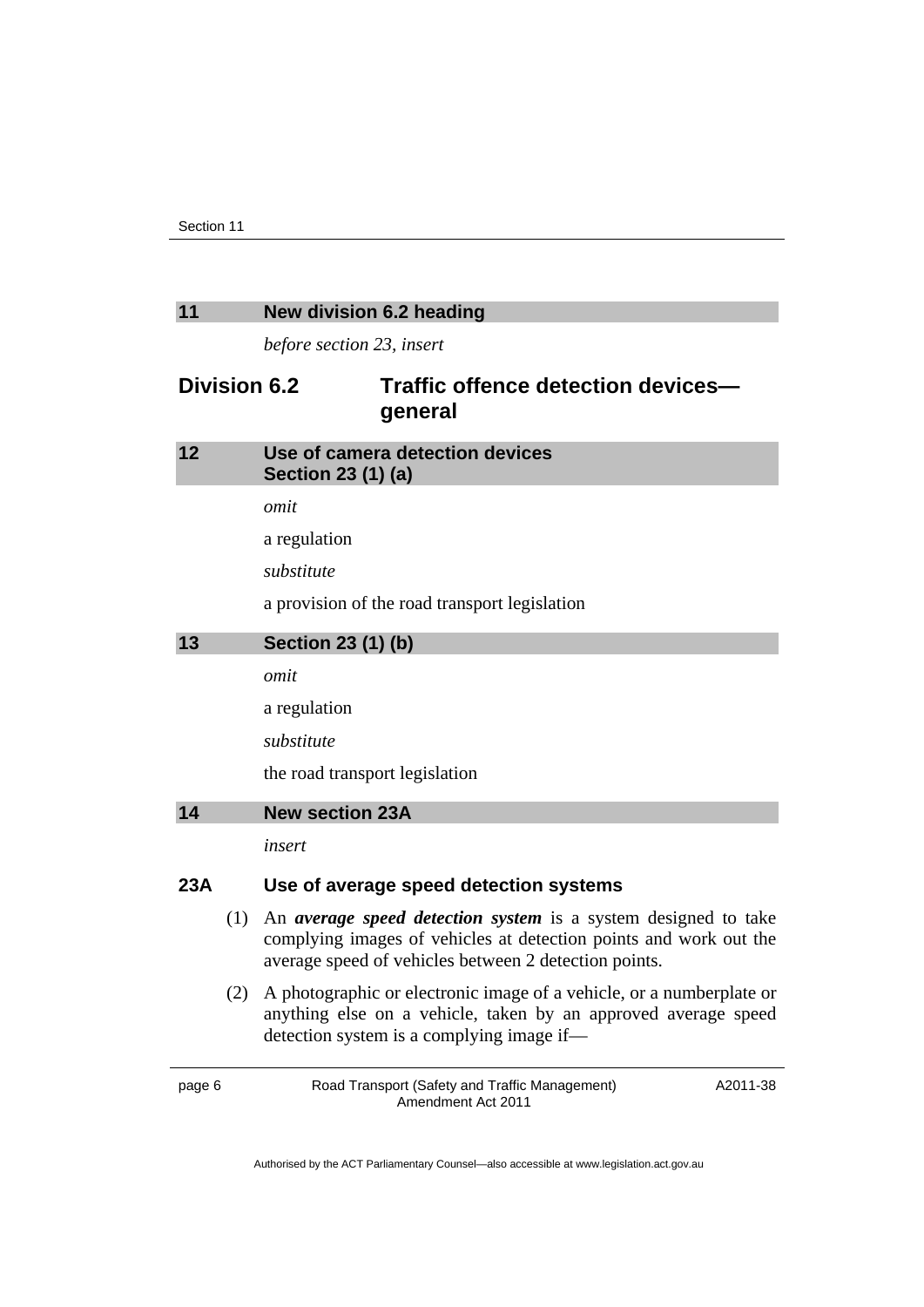- (a) the image shows the vehicle, numberplate or other thing; and
- (b) the relevant information for the image is indicated on the image; and
- (c) for an electronic image—
	- (i) the system creates an electronic file that contains the image and the relevant information for the image; and
	- (ii) the file is recorded in accordance with a regulation; and
	- (iii) if a regulation requires the accuracy of the file to be verified—the file is verified in accordance with the regulation.
- (3) This section does not—
	- (a) limit the matters that may be indicated on or shown by an image taken by an approved average speed detection system; or
	- (b) limit the information included in an electronic file created by an approved average speed detection system; or
	- (c) require an approved average speed detection system to be operated by a person.

### <span id="page-8-0"></span>**15 New sections 23B and 23C**

*insert* 

## **23B Average speed detection systems—shortest practicable route and minimum travel time**

A regulation that prescribes the shortest practicable distance between 2 detection points must also prescribe—

 (a) the route used to work out the shortest practicable distance between the points (the *shortest practicable route*); and

A2011-38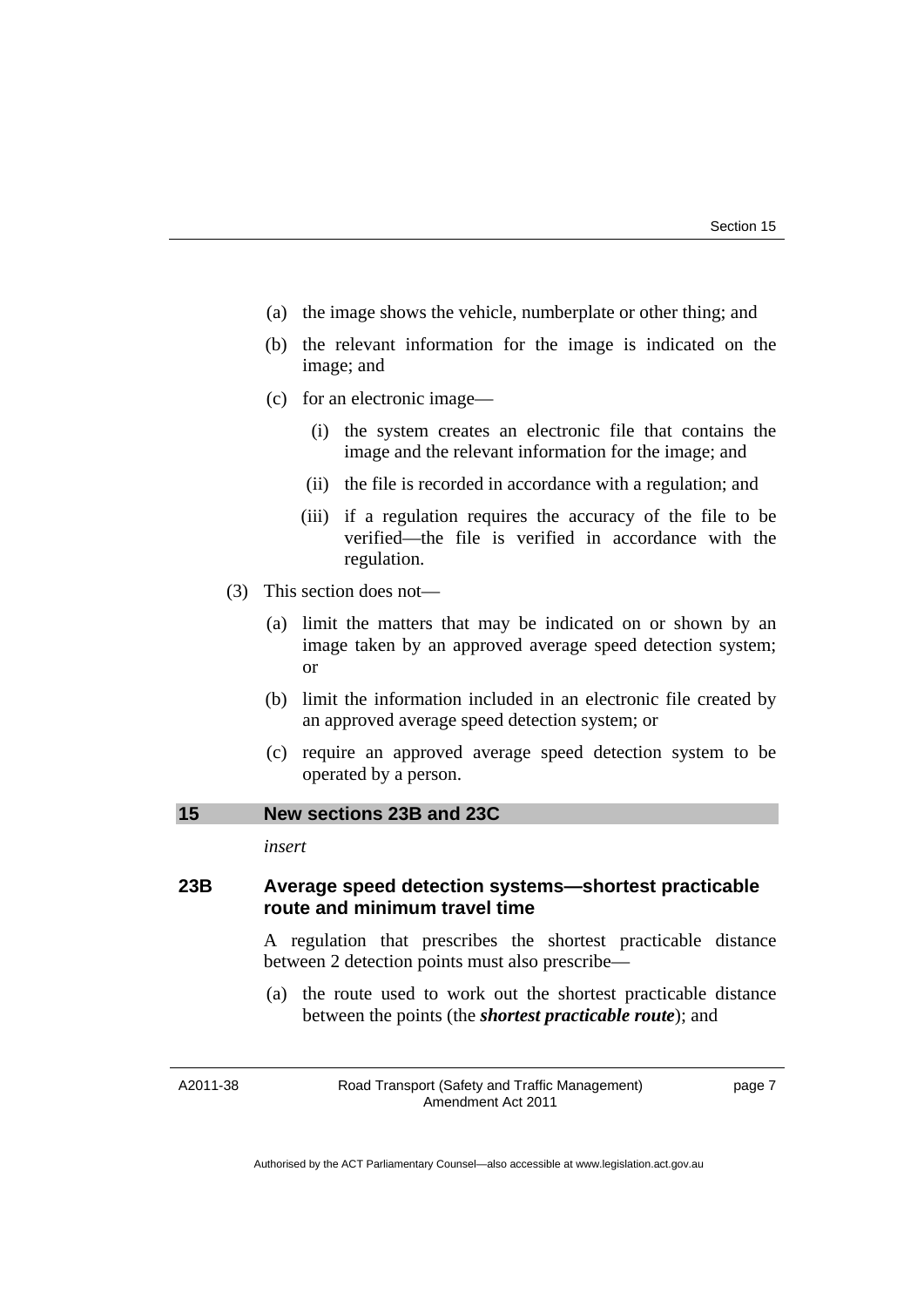(b) the minimum time, expressed in seconds, that a vehicle's driver could take to drive the vehicle on the route between the points without contravening a provision of the road transport legislation about obeying the speed limit.

## **23C Average speed detection systems—signs**

- (1) This section applies in relation to an average speed detection system.
- (2) The road transport authority must display a sign—
	- (a) not more than 100m before each detection point; and
	- (b) approximately halfway along the shortest practicable route between detection points.
- (3) Failure to comply with this section does not affect an infringement notice or a proceeding for an offence.

## <span id="page-9-0"></span>**16 Section 24 (2)**

*substitute* 

- (2) A regulation may also make provision about—
	- (a) the meaning of codes and other information indicated on images taken by approved camera detection devices or approved average speed detection systems; and
	- (b) any other matter relating to average speed detection systems, including the images taken by them.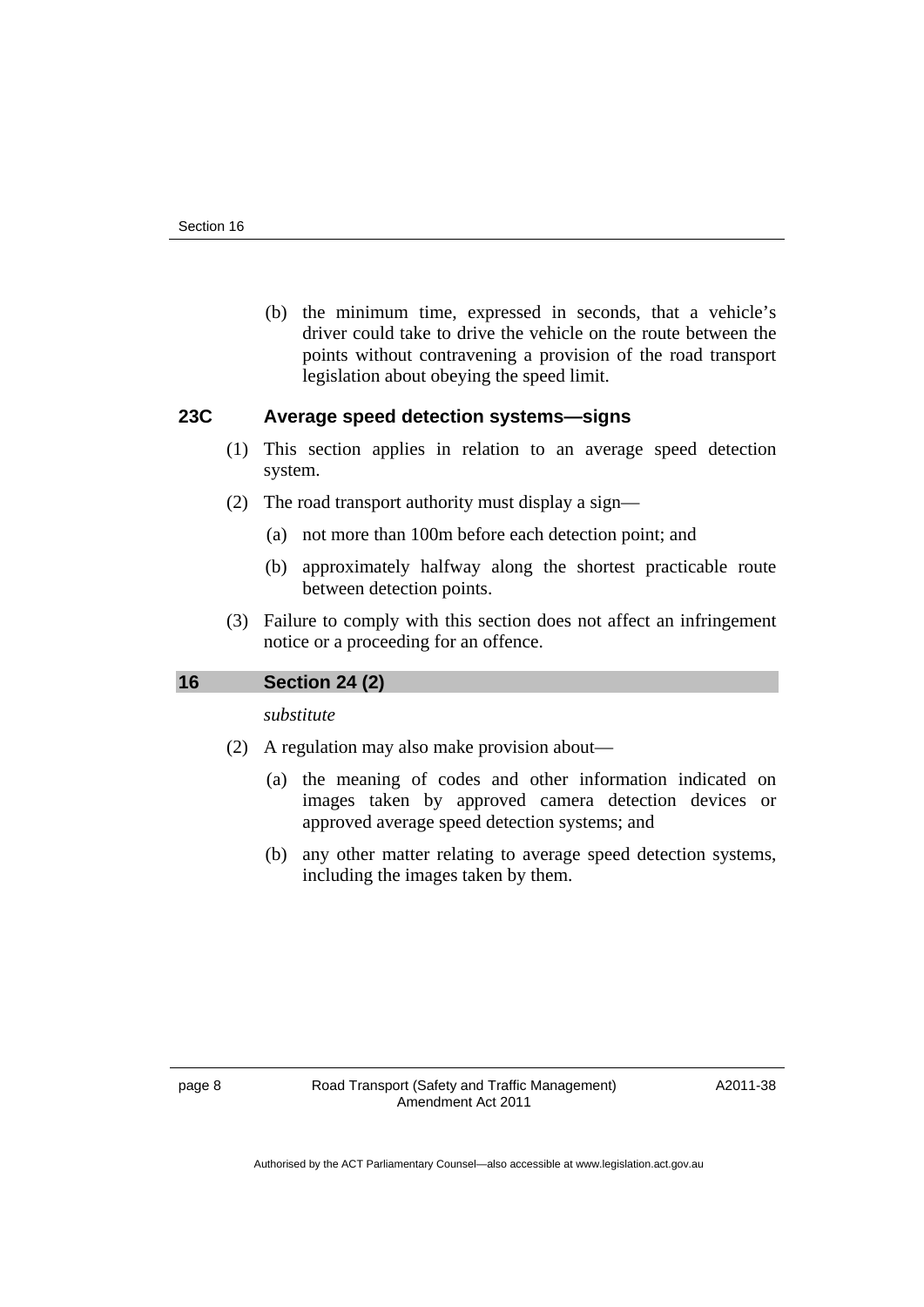## <span id="page-10-0"></span>**17 New section 24 (3)**

*insert* 

 (3) However, a regulation must not provide for a system to be an approved average speed detection system unless the system ensures that each image of a vehicle taken at a detection point is deleted from the camera that took the image not later than 14 days after the image is taken.

#### <span id="page-10-1"></span>**18 New sections 24A and 24B**

*insert* 

## **24A Average speed of vehicle is evidence of actual speed in certain circumstances**

- (1) This section applies to a proceeding against a person for a speeding offence.
- (2) The prosecution may rely on evidence of the average speed of the vehicle between 2 detection points as evidence of the actual speed of the vehicle between the detection points for the purpose of proving the offence.
- (3) The following provisions apply in relation to the proceeding:
	- (a) the vehicle's average speed is admissible and is evidence of the actual speed at which the driver drove the vehicle on a road between the detection points;
	- (b) if more than 1 speed limit applied to the driver between the detection points, the average speed limit for the driver on a road between the points is taken to be the speed limit that applied to the driver at all times on the road between the points;

A2011-38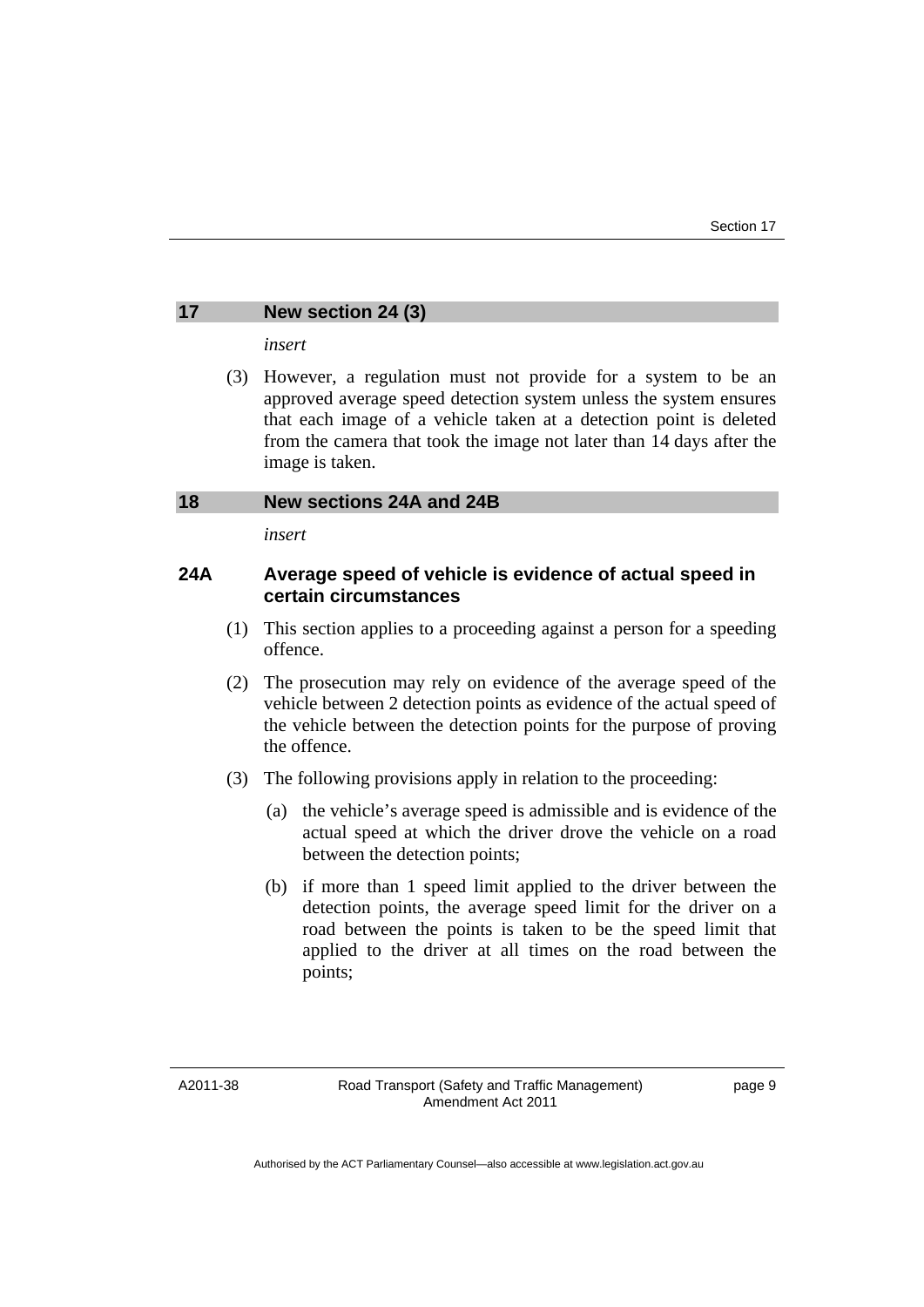- (c) for the purpose of working out the vehicle's average speed, the vehicle is taken to have travelled between the detection points by means of the shortest practicable distance regardless of the actual route taken.
- (4) An offence evidenced by the average speed of a vehicle between 2 detection points is taken to have been committed when the vehicle passed the 2nd detection point.

## **24B Other forms of proof of speeding offences not excluded by s 24A**

- (1) Section 24A is in addition to, and does not limit, any other form of proof of a vehicle's speed.
- (2) Without limiting subsection (1), a court in a proceeding against a person for a speeding offence in which the prosecution is relying on evidence of the average speed of the vehicle may convict a person, or find a person guilty, of the offence by relying on evidence of the actual speed of the vehicle at a particular point of its journey between 2 detection points if the court is satisfied that—
	- (a) evidence in the proceeding (other than evidence establishing the average speed) establishes the actual speed at which the driver was driving, and the actual speed limit that applied to the driver at that point; and
	- (b) the use of the actual speed and actual speed limit rather than the average speed (and, if relevant, the average speed limit) demonstrates that the driver exceeded the speed limit by a greater speed than that indicated by the use of the average speed (and average speed limit).

#### **Example**

The average speed of a vehicle between 2 detection points is 120km/h along a length of road for which the speed limit is 90km/h. A police officer measured the speed of the vehicle at a point during that journey at 130km/h using an approved speed measuring device. The court may rely on the evidence obtained by the

page 10 **Road Transport (Safety and Traffic Management)** Amendment Act 2011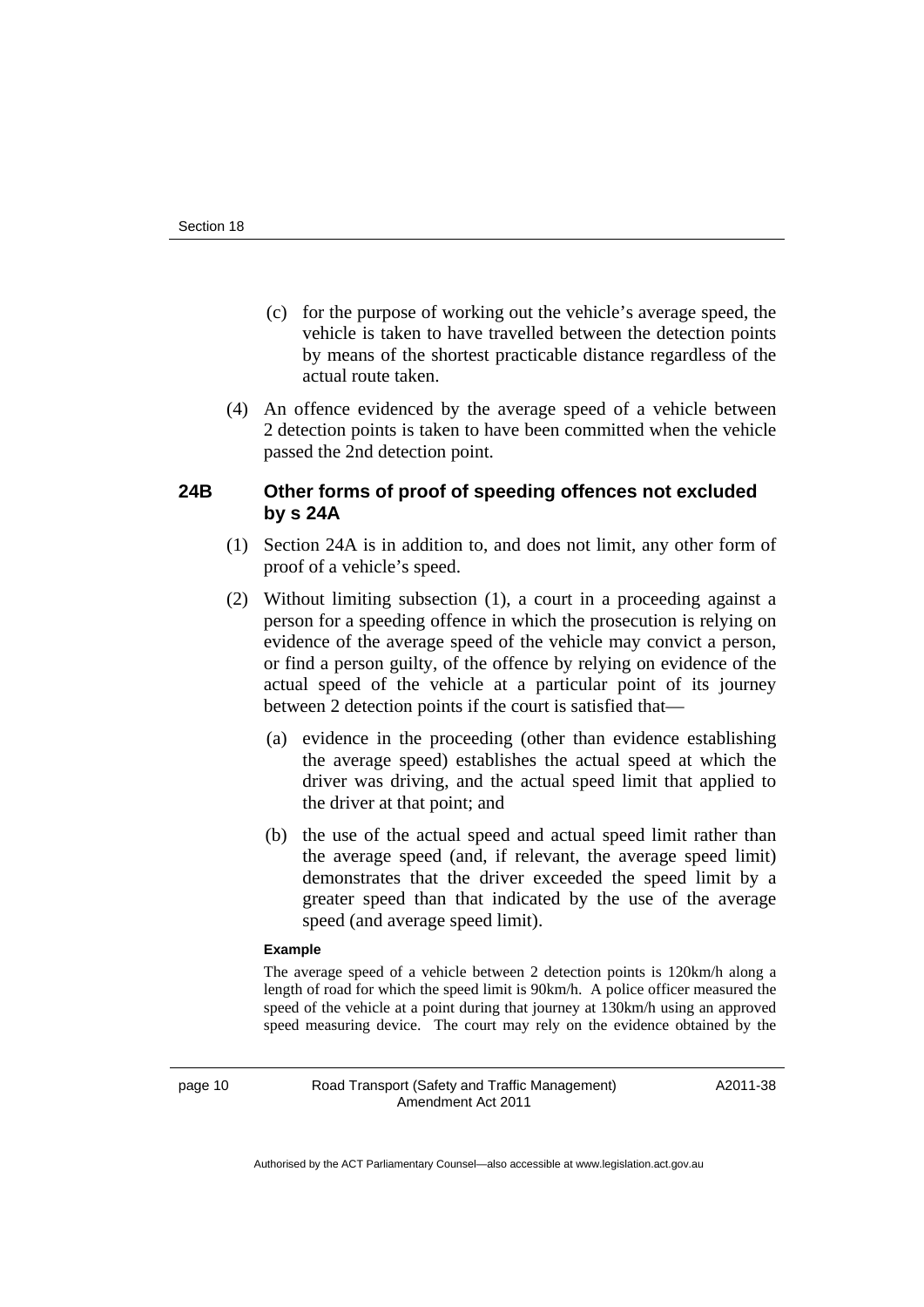police officer rather than the average speed to convict a person of the speeding offence.

*Note* An example is part of the Act, is not exhaustive and may extend, but does not limit, the meaning of the provision in which it appears (see Legislation Act, s 126 and s 132).

#### <span id="page-12-0"></span>**19 New section 24C**

*insert* 

## **24C Use of camera detection devices and average speed detection systems**

- (1) This section applies to a camera detection device or average speed detection system that is used to take an image of a vehicle.
- (2) The device or system may only be used to take an image of the vehicle from the rear.
- (3) However, the device or system may be used to take an image of the vehicle from the front if—
	- (a) using the device or system to take an image of the vehicle from the rear would be dangerous or impracticable; and

#### **Examples**

- 1 the topography of the place where the camera is located
- 2 the width of the road where the camera is located
- *Note* An example is part of the Act, is not exhaustive and may extend, but does not limit, the meaning of the provision in which it appears (see Legislation Act, s 126 and s 132).
- (b) as far as practicable, an image of the vehicle's driver is not taken.
- (4) Failure to comply with this section does not affect the admissibility of an image in a proceeding for an offence.

A2011-38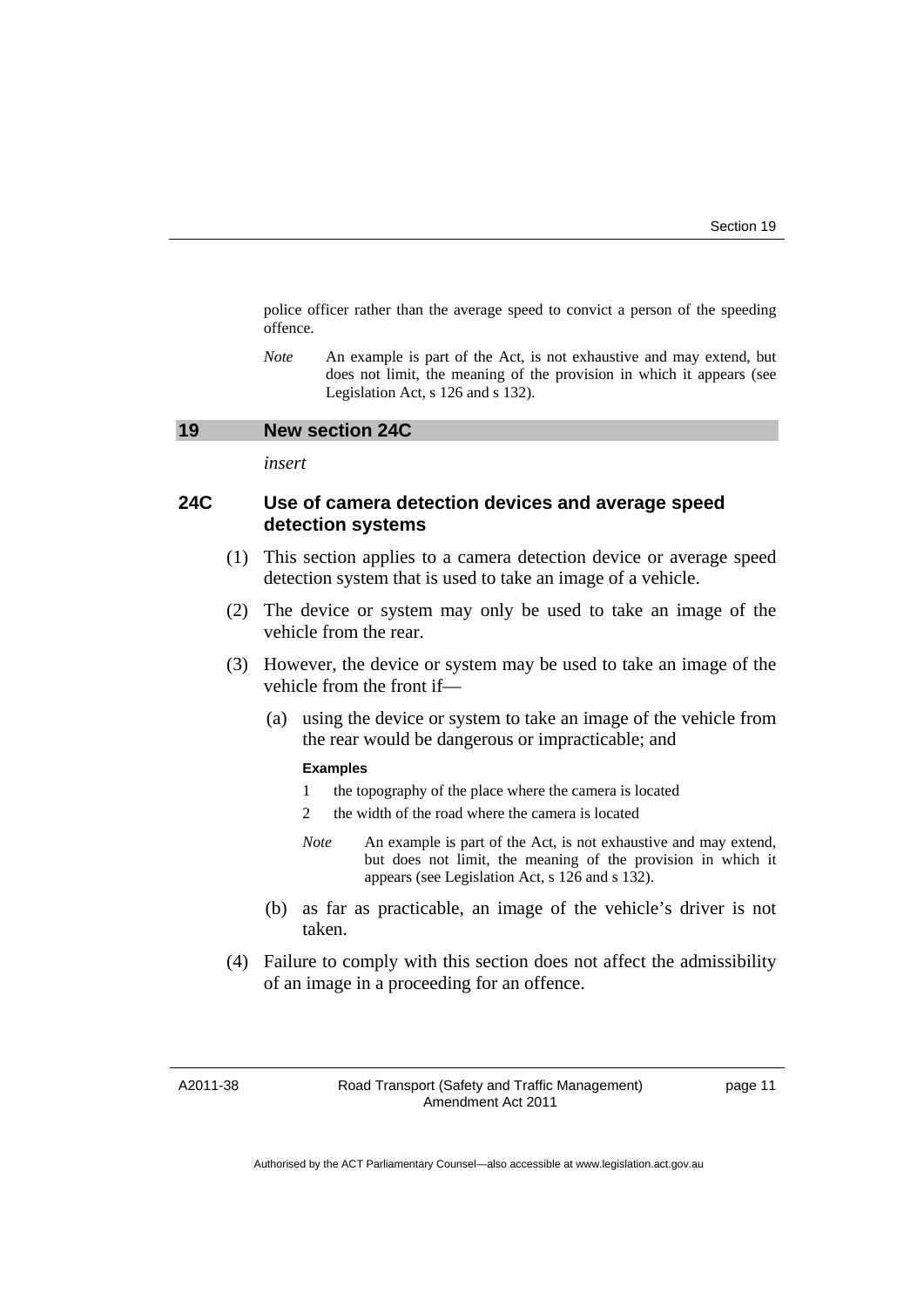## <span id="page-13-0"></span>**20 Evidentiary certificates etc Section 25 (2) (c)**

#### *substitute*

- (c) the recording or verification of an electronic file created by an approved camera detection device or an approved average speed detection system;
- (d) the vehicle's average speed between stated detection points.

## <span id="page-13-1"></span>**21 Section 25 (3) (a)**

## *substitute*

- (a) that the traffic offence detection device is—
	- (i) an approved camera detection device; or
	- (ii) an approved speed measuring device; or
	- (iii) an approved average speed detection system;

#### <span id="page-13-2"></span>**22 New section 25 (3) (da)**

#### *insert*

- (da) if the device is an approved average speed detection system—
	- (i) that a stated image is an accurate copy of an image taken by the system at a stated date, time and place or is an accurate copy of 1 of a set of images taken by the system at stated places at a stated time or during a stated period; or
	- (ii) that stated images are accurate copies of a set of images taken by the system at stated places at a stated time or during a stated period.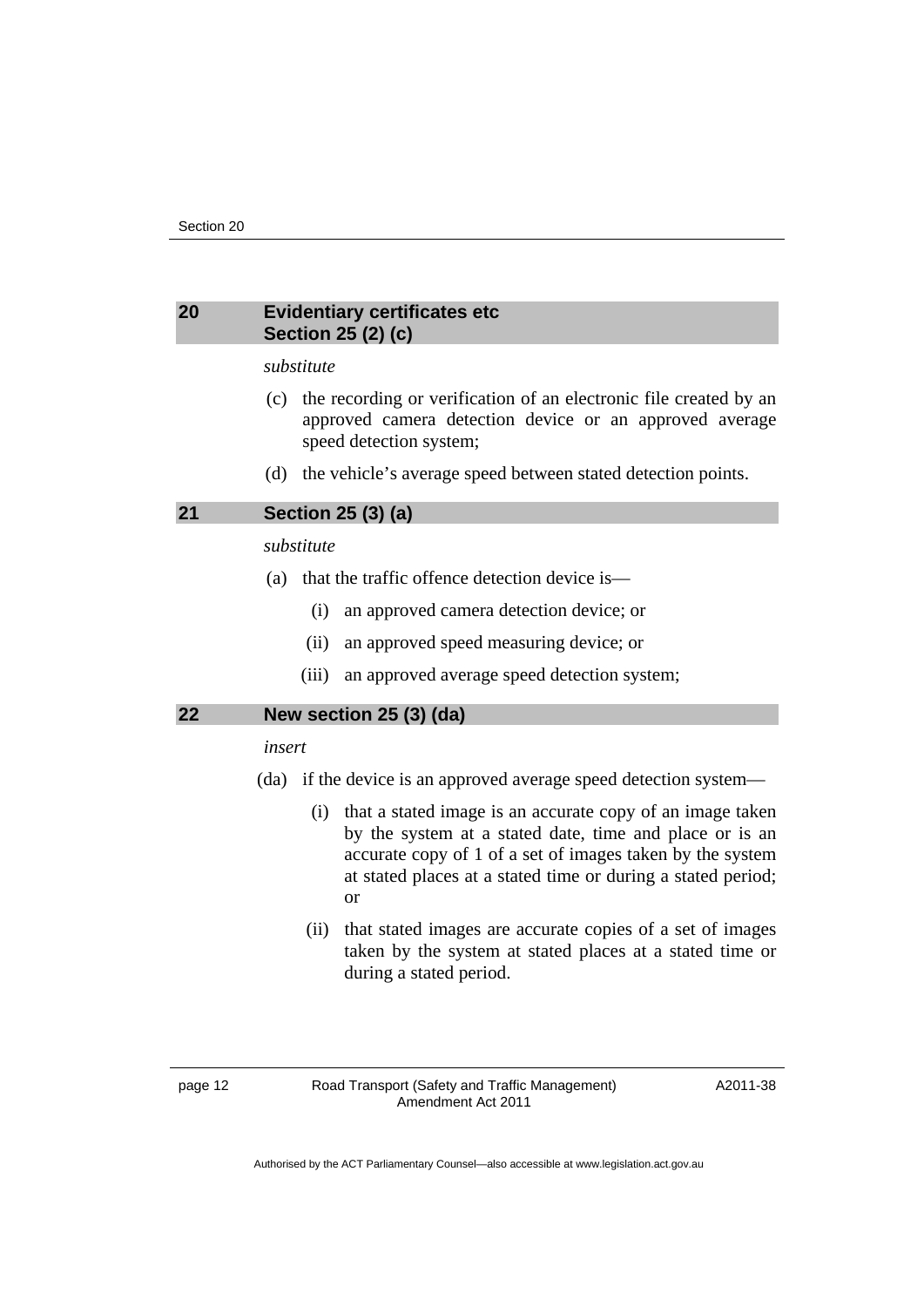<span id="page-14-0"></span>

| 23 | <b>Section 25 (4)</b> |  |  |
|----|-----------------------|--|--|
|----|-----------------------|--|--|

*after* 

approved camera detection device

*insert* 

or an approved average speed detection system

## <span id="page-14-1"></span>**24 New section 25 (5) (ca)**

#### *insert*

 (ca) if the information indicates the average speed of the vehicle between 2 detection points—that the driver was driving the vehicle at that speed between the points;

#### <span id="page-14-2"></span>**25 Section 25 (5) (e)**

*omit* 

a regulation

*substitute* 

a provision of the road transport legislation

#### <span id="page-14-3"></span>**26 Section 25 (6)**

#### *substitute*

 (6) If an image mentioned in subsection (4) is a copy of 1 of a series or set of images taken by an approved camera detection device or an approved average speed detection system at a time or during a period, subsections (4) and (5) apply to the image considered by itself and to the image considered with other images in the series or set.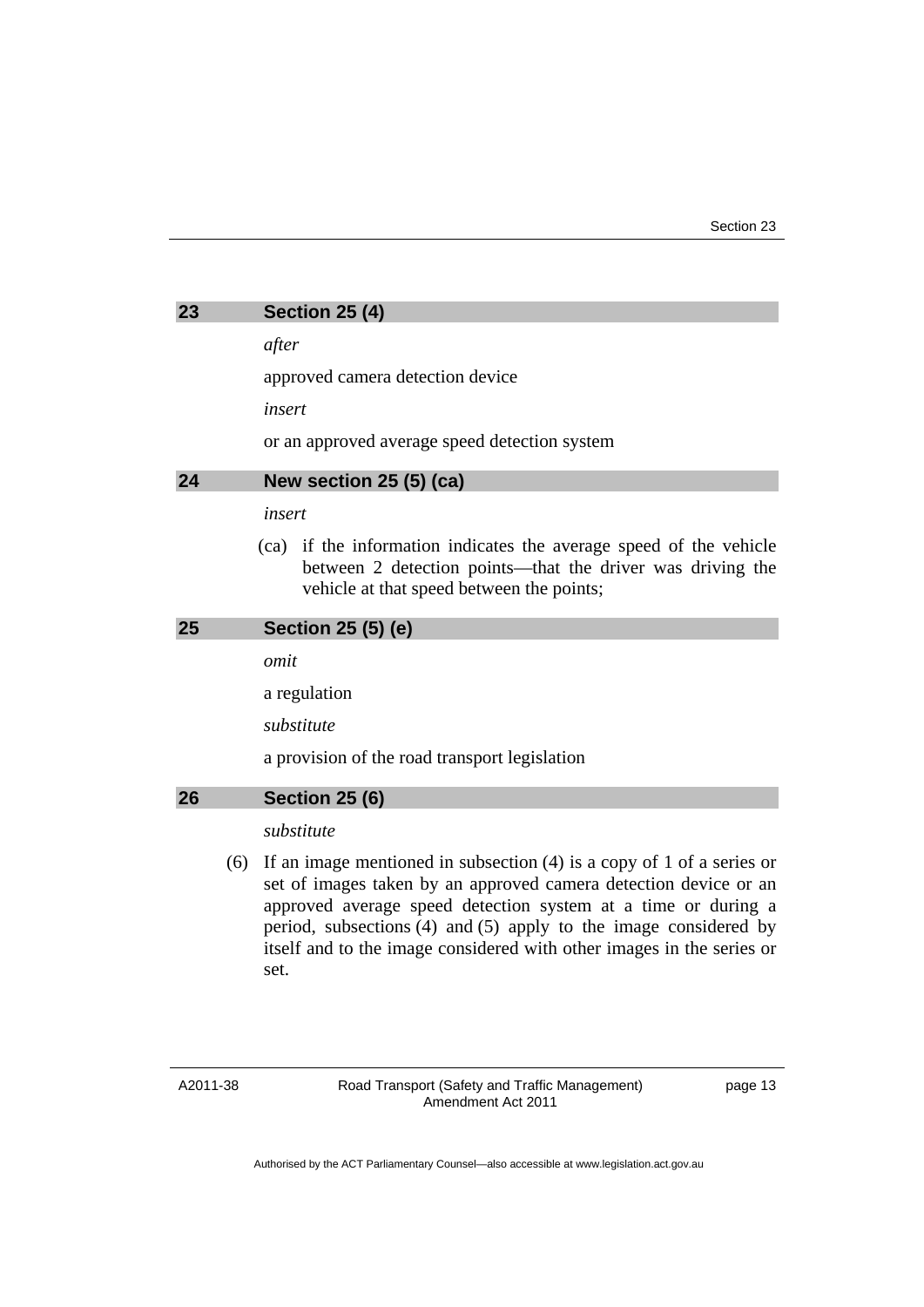## <span id="page-15-0"></span>**27 Section 27 heading**

*substitute* 

## **27 Inspection and purchase of images taken by traffic offence detection devices**

## <span id="page-15-1"></span>**28 Notice of intention to challenge certain issues Section 28 (1)**

#### *substitute*

- (1) This section applies if a defendant in a proceeding for an offence against this Act intends to challenge the following:
	- (a) the maintenance, testing, sealing, use, accuracy or operating condition of a traffic offence detection device;
	- (b) a vehicle's average speed between 2 detection points.

## <span id="page-15-2"></span>**29 Section 28 (3) (c)**

## *substitute*

 (c) outline the grounds on which the defendant intends to make the challenge.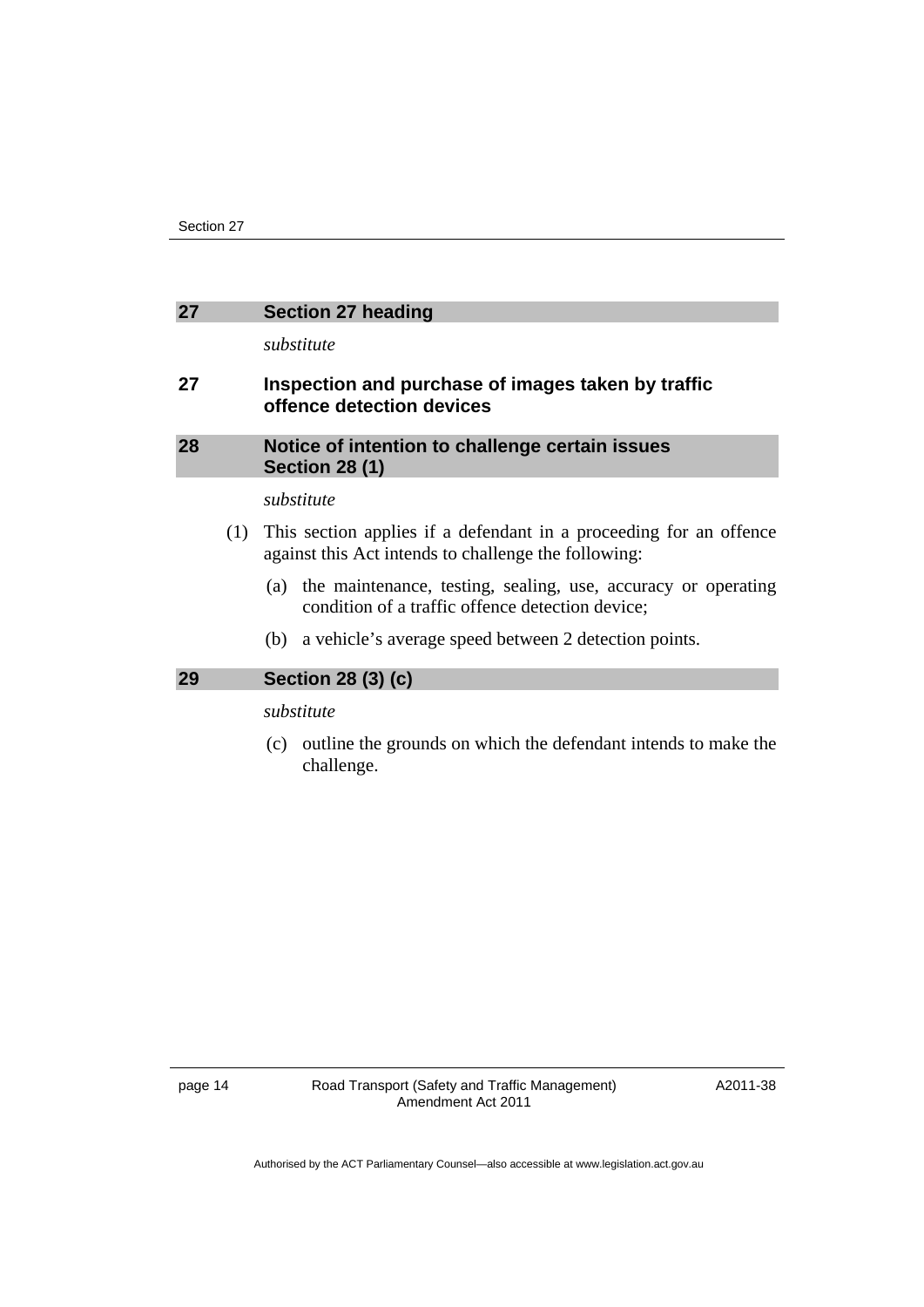#### <span id="page-16-0"></span>**30 New sections 29 to 29C**

*in part 6, insert* 

## **29 Use of images by road transport authority**

- (1) The road transport authority may use an image taken by a traffic offence detection device only—
	- (a) in connection with the enforcement of the road transport legislation; or

#### **Examples**

- 1 for deciding whether to issue infringement notices
- 2 for preparing prosecutions
- 3 for training staff
- 4 for testing and maintenance of traffic offence detection devices
- *Note* An example is part of the Act, is not exhaustive and may extend, but does not limit, the meaning of the provision in which it appears (see Legislation Act, s 126 and s 132).
- (b) if the use of the information is reasonably necessary for the enforcement of the criminal law or a law imposing a monetary penalty; or
- (c) if the use of the information is required or authorised by—
	- (i) a law of the Territory; or
	- (ii) a law of the Commonwealth; or
	- (iii) an order of a court of competent jurisdiction.
- (2) In this section:

*law of the Territory* means, for a law made after the commencement of this section, a law that expressly requires or authorises the use of the information.

A2011-38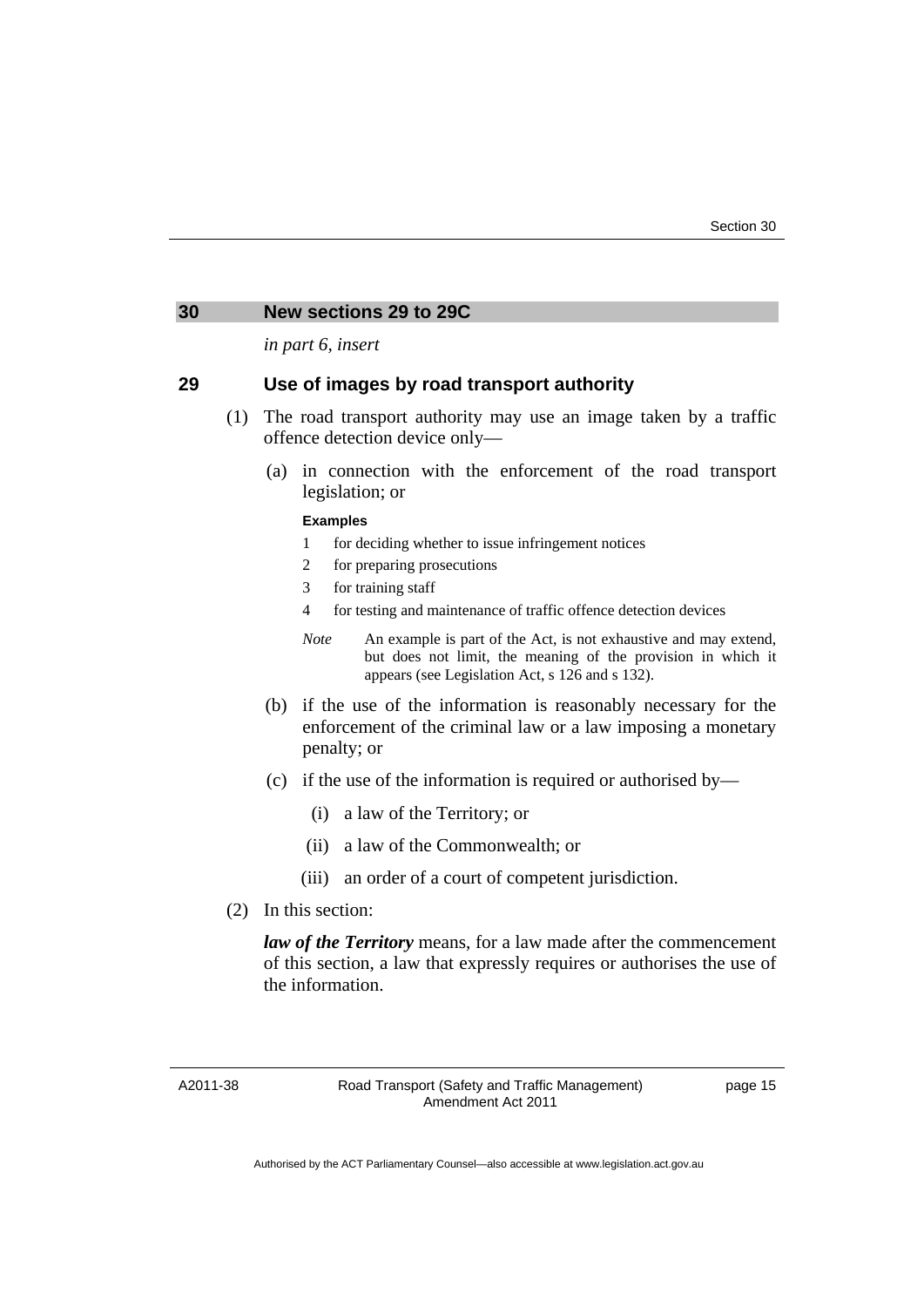## **29A Disclosure of images by road transport authority**

- (1) The road transport authority must ensure that an image taken by a traffic offence detection device is not disclosed by the authority to another person except—
	- (a) in connection with the enforcement of the road transport legislation; or

#### **Examples**

- 1 to a police officer for deciding whether to issue an infringement notice
- 2 to a prosecutor for preparing a prosecution
- 3 to a contractor engaged to service a traffic offence detection device
- *Note* An example is part of the Act, is not exhaustive and may extend, but does not limit, the meaning of the provision in which it appears (see Legislation Act, s 126 and s 132).
- (b) if the disclosure of the information is reasonably necessary for the enforcement of the criminal law or a law imposing a monetary penalty; or
- (c) if the disclosure of the information is required or authorised  $by-$ 
	- (i) a law of the Territory; or

#### **Example**

to a person who can ask for a copy of the image under s 27

- (ii) a law of the Commonwealth; or
- (iii) an order of a court of competent jurisdiction.
- (2) In this section:

*law of the Territory* means, for a law made after the commencement of this section, a law that expressly requires or authorises the disclosure of the information.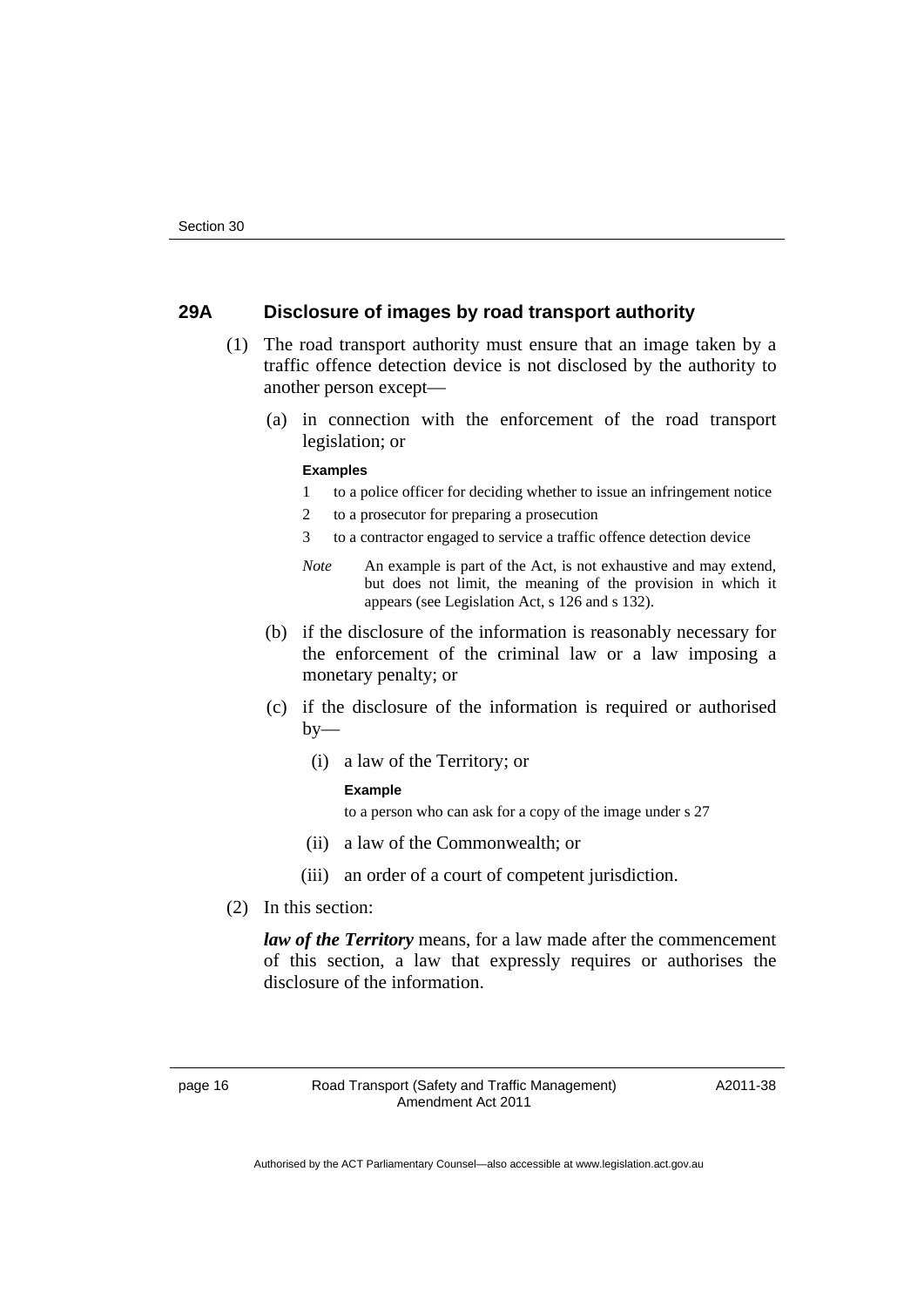## **29B Use, retention and disclosure of images by other people**

A person to whom an image taken by a traffic offence detection device is disclosed under section 29A—

- (a) may use the image only for the purpose for which it was disclosed and in accordance with any applicable laws; and
- (b) must not retain the image for longer than required by or for that purpose, or as required by law; and
- (c) must not disclose the image to someone else unless the disclosure is required or authorised by—
	- (i) a law of the Territory; or
	- (ii) a law of the Commonwealth; or
	- (iii) an order of a court of competent jurisdiction.

## **29C Protection of images against loss etc**

The road transport authority, and any person to whom an image taken by a traffic offence detection device is disclosed under section 29A, must ensure that the image is protected by the security safeguards that it is reasonable in the circumstances to take against—

- (a) loss; and
- (b) unauthorised access, use, modification or disclosure; and
- (c) other misuse.

A2011-38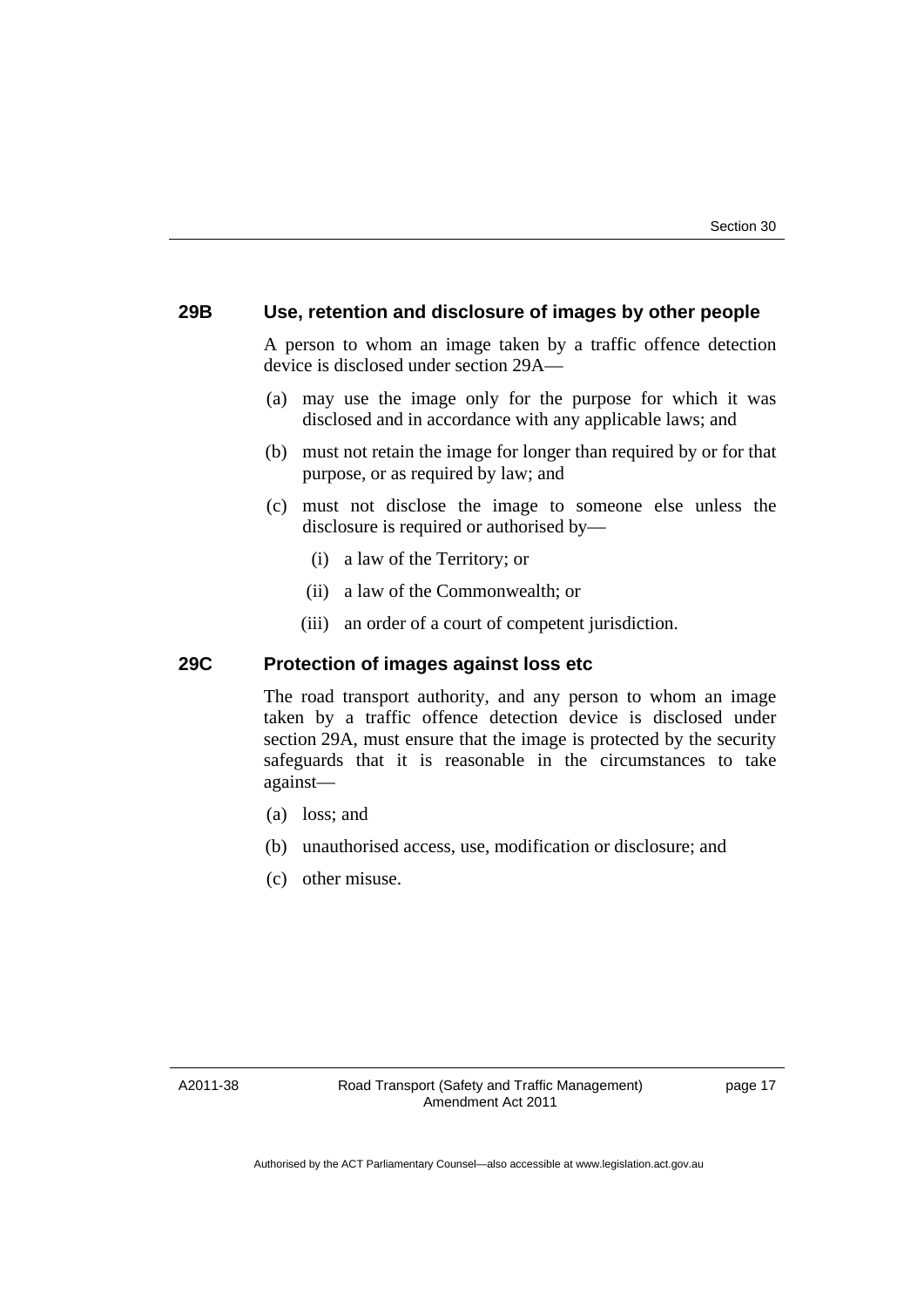#### <span id="page-19-0"></span>**31 Dictionary, new definitions**

#### *insert*

*approved average speed detection system* means an average speed detection system approved under a regulation.

*average speed*, of a vehicle between 2 detection points, for part 6 (Traffic offence detection devices)—see section 22B.

*average speed detection system*, for part 6 (Traffic offence detection devices)—see section 23A.

*average speed limit*, for a driver of a vehicle on a road between 2 detection points if more than 1 speed limit applies between the points, for part 6 (Traffic offence detection devices)—see section 22AA.

*detection point*, for part 6 (Traffic offence detection devices)—see section 22AA.

## <span id="page-19-1"></span>**32 Dictionary, definition of** *indicated on*

*after* 

approved camera detection device

*insert* 

or an approved average speed detection system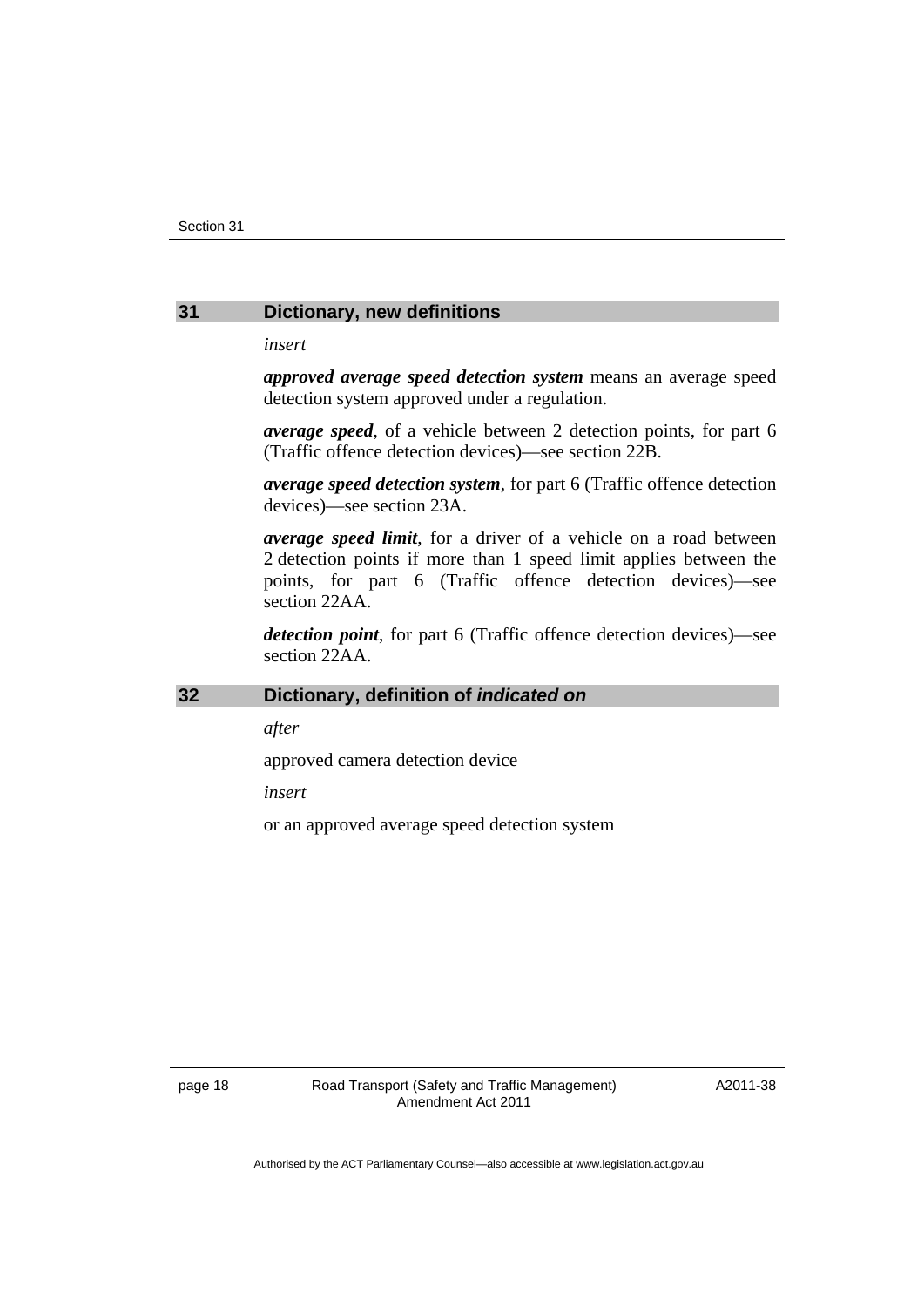#### <span id="page-20-0"></span>**33 Dictionary, definition of** *relevant information*

#### *substitute*

*relevant information*, for part 6 (Traffic offence detection devices)—

- (a) for an image of a vehicle taken by a camera detection device see section 22A (1); and
- (b) for an image of a vehicle, or a numberplate or anything else on a vehicle, taken by an average speed detection system—see section 22A (2).

## <span id="page-20-1"></span>**34 Dictionary, new definitions**

#### *insert*

*shortest practicable distance*, between 2 detection points, for part 6 (Traffic offence detection devices)—see section 22AA.

*speeding offence*, for part 6 (Traffic offence detection devices)—see section 22AA.

## <span id="page-20-2"></span>**35 Dictionary, definition of** *traffic offence detection device*

#### *substitute*

#### *traffic offence detection device means*—

- (a) an approved camera detection device; or
- (b) an approved speed measuring device; or
- (c) an approved average speed detection system;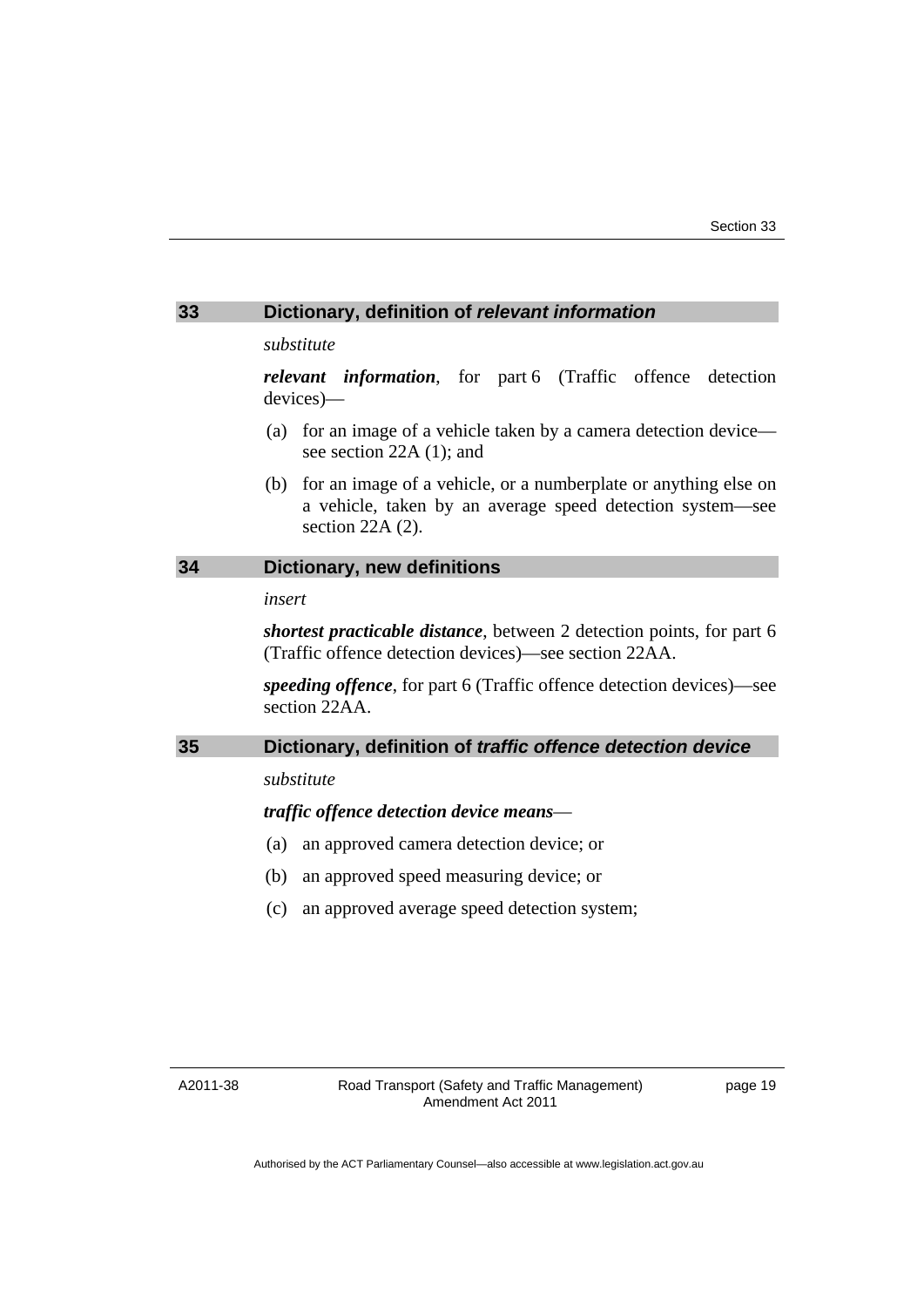**Schedule 1** Road Transport (General) Act 1999-Consequential amendments

Amendment [1.1]

## <span id="page-21-0"></span>**Schedule 1 Road Transport (General) Act 1999—Consequential amendments**

(see s 3)

#### **[1.1] Section 26 (2) (e) (i)**

*substitute* 

 (i) how to inspect and obtain a copy of an image taken by the approved camera detection device or approved average speed detection system; and

## **[1.2] Section 35 (2) (e)**

*substitute* 

 (e) if the offence is a camera-detected offence—state that the offence is a camera-detected offence, and tell the person how to inspect and obtain a copy of an image taken by the approved camera detection device or approved average speed detection system.

## **[1.3] Dictionary, new definition of** *approved average speed detection system*

#### *insert*

*approved average speed detection system*—see the *Road Transport (Safety and Traffic Management) Act 1999*, dictionary.

## **[1.4] Dictionary, definition of** *camera-detected offence*

*after* 

approved camera detection device

*insert* 

or an approved average speed detection system

page 20 Road Transport (Safety and Traffic Management) Amendment Act 2011

A2011-38